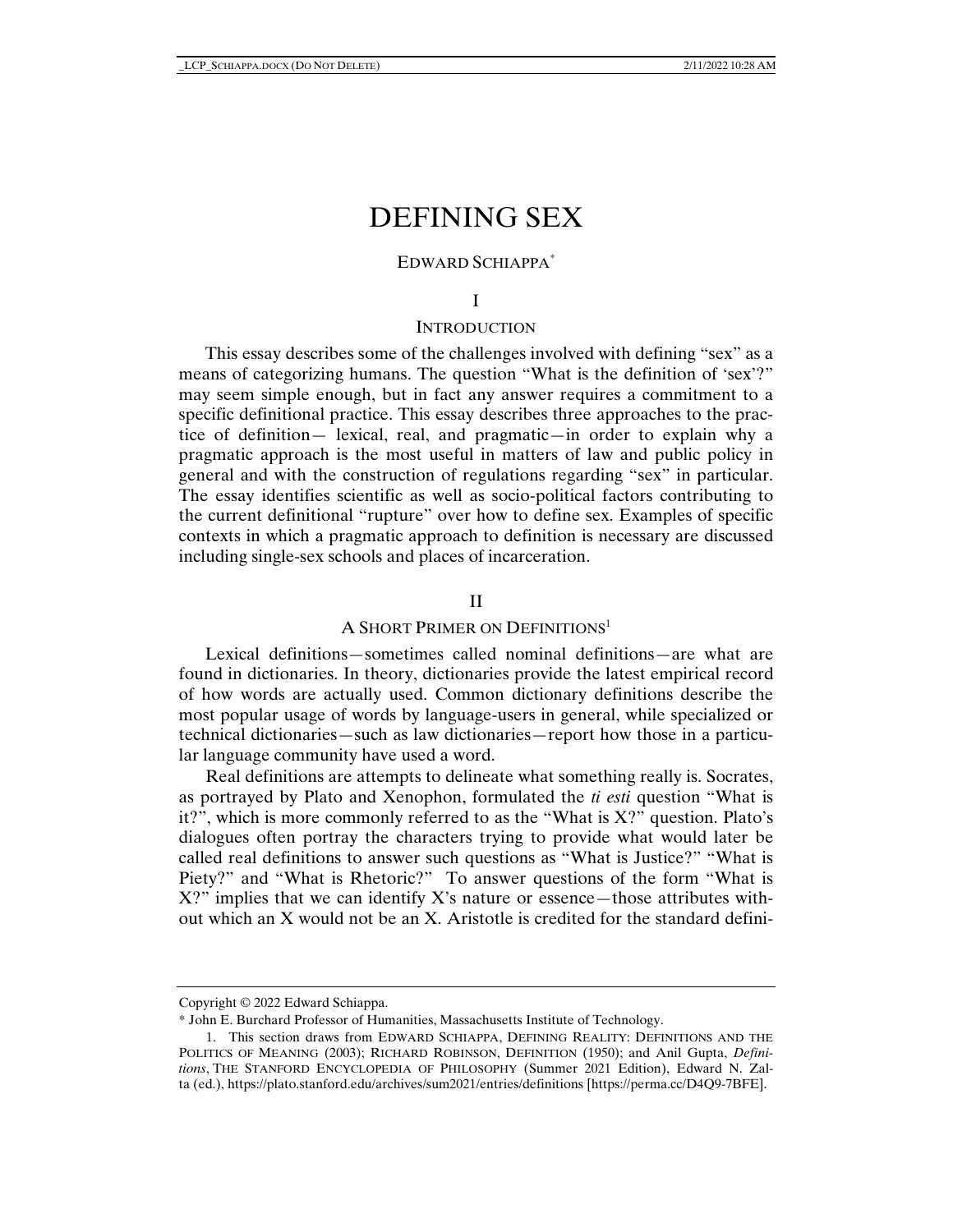tional form involving genus and difference: An X is (a kind of) class name that has such-and-such attributes.

Real definitions typically are involved when someone posits a question of the form "What is  $X$ ?" or attempts to offer a definition based on what he or she believes X really or truly is. This can be described as a purported fact of essence. Lexical definitions, by contrast, describe a purported fact of usage.

Language users typically do not stop to think about the difference between facts of usage and facts of essence with respect to definitions. We assume the two are coterminous. People use "bachelor" to describe unmarried men because, after all, that is what bachelors really are. The often unspoken and unexamined belief that definitions unproblematically refer both to the nature of X and to how the word  $X$  is used—that is, the assumption that facts of usage and facts of essence about X are the same—is what can be called the "natural attitude" toward definitions.

Most of the time, the natural attitude toward definition works just fine. Indeed, it would be hard to imagine how a language community could communicate successfully if we constantly doubted the congruence of facts of usage and facts of essence. There are, however, important occasions when there is a breakdown in the natural attitude, and to understand such occasions we need to distinguish between definitional gaps and definitional ruptures.

A definitional gap occurs when someone hears or reads a word they don't recognize and need to look up the definition, such as someone hearing reference to a "shingle" haircut or hearing someone describe a political belief as "antediluvian." Such gaps are typically easy to fill under most circumstances. Even if several definitions of the same word are listed in a dictionary, an experienced language user normally can consider the context in which the word appears and correctly identify the relevant definition.

A definitional rupture occurs when a break occurs between facts of usage and facts of essence such that process of definition itself becomes an issue. Questions about why we are defining a term in a particular context become salient, as well as the question of how we define words. Such ruptures may be prompted by various factors, including technological, political, and social change. Two examples can illustrate the point.

Consider how the legal definition of "death" changed in the 1970s and 1980s.2 Prior to the change, the standard definition used to declare a person "dead" was the cessation of cardio-respiratory activities. As technology changed such that patients could have their cardio-respiratory activities maintained with the aid of machines, the standard definition became one of the cessation of brain activities—so-called "brain death." The legal change was important because there were patients who could be considered alive under one definition but dead under another, and indeed the widely-noted case of Tucker

 <sup>2.</sup> *See* Schiappa supra note 1, at Chapter 3.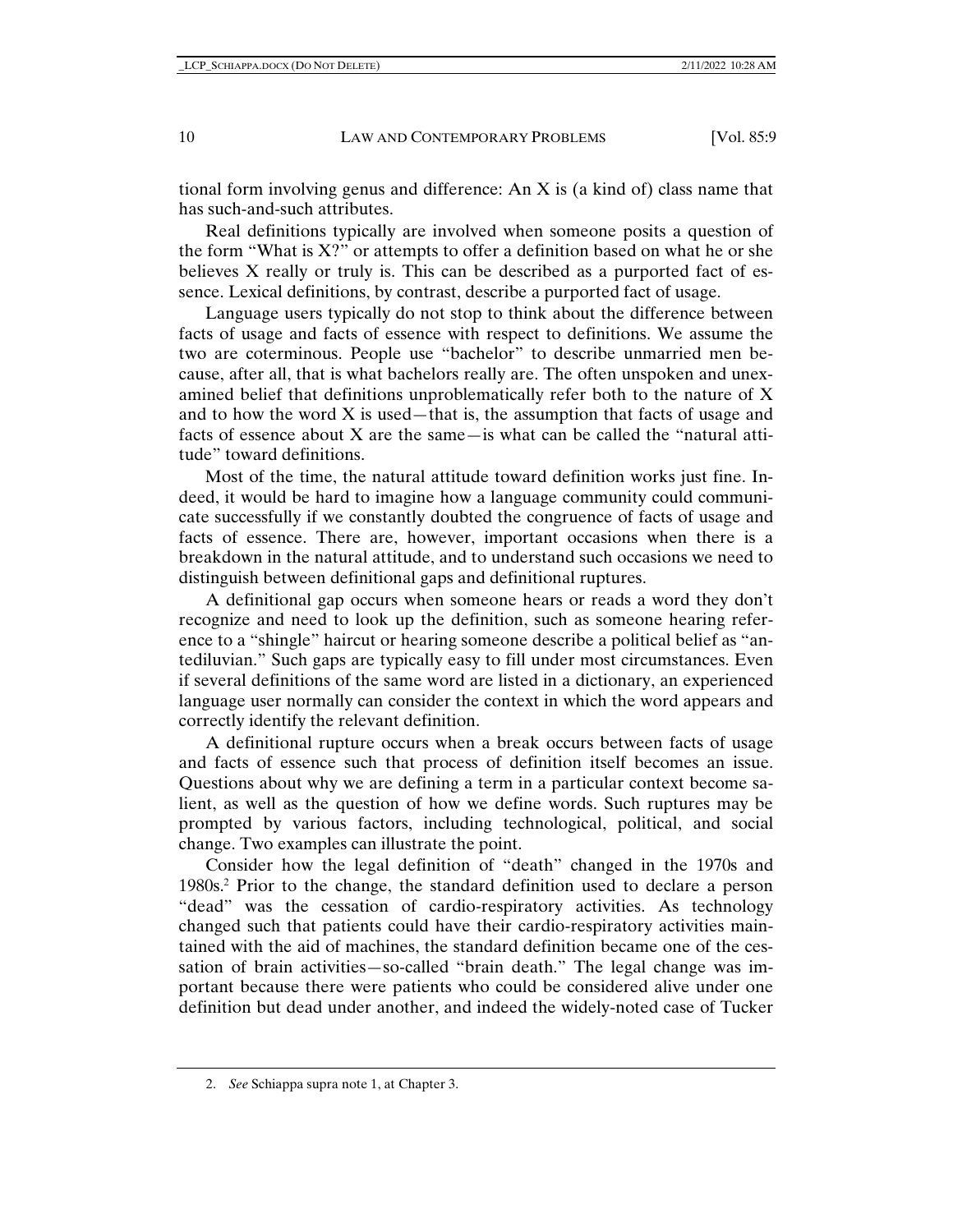v. Lower<sup>3</sup> saw wrongful death charges brought against a doctor for harvesting organs for transplant before the patient was considered dead by the applicable  $law<sup>4</sup>$ 

Also consider the changes in most jurisdictions' definitions of "rape." For centuries, coerced sex within a marriage was not considered rape. As recently as the 1999 edition of *Black's Law Dictionary*, the first definition for rape was still "unlawful sexual intercourse committed by a man with a woman not his wife through force and against her will."5 Most states prior to 1975 had some sort of exemption based on marital status. In large part due to the growing political efficacy of the women's movement, the so-called marital rape exemption was eliminated such that today it is a crime in all fifty states for a husband to rape his wife.<sup>6</sup> During the period of time these laws were changing, the same act might be defined as rape in one jurisdiction but not-rape in another.

These two examples highlight an important aspect of definitional ruptures; namely, that the changes in definition ultimately were motivated by a choice between competing values. There is no way to decide in the abstract what counts as "really" dead. Defining death as the cessation of cardio-respiratory activities represented a union of fact of essence and fact of usage for centuries. It worked. It was only when medical advancements disrupted the natural attitude toward "death" that we were forced to reckon with competing definitions, and as a society make the value choice that ultimately what is most important is brain activity. It was also a matter of changing values that led to the elimination of the marital rape exemption, as second wave feminism fueled the value preference that what matters for proscribed unwanted sexual activity is consent, regardless of marital status or previous familiarity with the rapist.

When a definitional rupture occurs, the question shifts from the traditional "What is X?" question to the pragmatic question "How ought we use this term given our needs and interests in this context?" In matters of life and death, for example, there are serious consequences to declaring someone dead, from filing criminal charges of murder in some cases to being permitted to harvest organs to transplant in another. What is needed can be described as a definitional rule of the form "X counts as Y in context C." We need a shared understanding of when a particular person counts as live or dead in order to meet all sorts of needs and interests—religious, legal, medical, familial, etc.

What I am describing as a pragmatic approach to definition is quite common in matters of law and public policy. Most laws involving complex matters must stipulate definitions of key terms. Such stipulative definitions are informed but not constrained by previous usage of the terms, nor are they dependent on

 <sup>3.</sup> Tucker v. Lower, 1 Va. Cir. 124 (Ct. Law & Eq., Richmond, Va., 1972).

 <sup>4.</sup> Ronald Converse, *But When Did He Die?: Tucker v. Lower and the Brain-Death Concept*, 12 SAN DIEGO L. REV. 424 (1975).

 <sup>5.</sup> Rape Definition, BLACK'S LAW DICTIONARY at 1267 (7th ed., 1999) (emphasis added).

 <sup>6.</sup> Kelly C. Connerton, *The Resurgence of the Marital Rape Exemption: The Victimization of Teens by Their Statutory Rapists*, 61 ALBANY L. REV. 237, 240 (1997).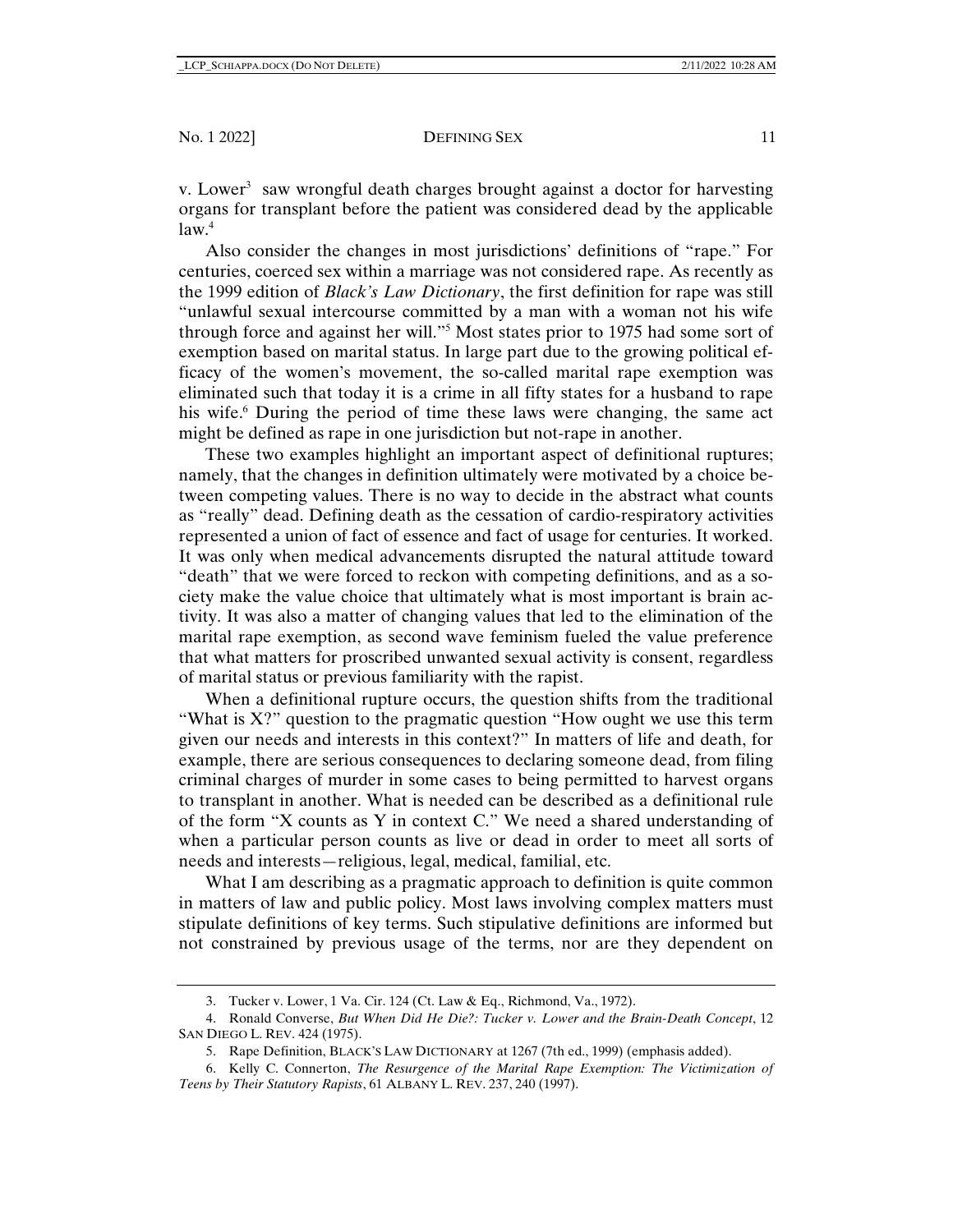some sort of ultimate determination of what the true nature of X ("death," "rape," etc.) really is. Thus, a pragmatic approach is distinct from the purely lexical or real approaches to definition.

Certain definitions set forth in law or public policy can be described as regulatory definitions, understood as stipulative definitions that function to regulate some aspect of human behavior.7 Regulatory definitions can be found in a wide array of contexts, not all of which involved the law, but generally have two elements in common. First, from the standpoint of linguistic behavior, regulatory definitions advance "denotative conformity." That is, learning the definitional rule that "X counts as Y in context C" improves the odds that we understand and describe aspects of our reality in a common manner. We want to be able to observe a phenomenon and agree that  $X$  is a  $Y$ . We don't always manage to agree, but the goal of regulatory definitions is that we use language to describe a situation in a predictable and shared manner. Thus, an important goal of regulatory definitions is denotative conformity.

Second, regulatory definitions are formulated and authorized by recognized organizations or institutions, such as a state legislature or, to use a nongovernmental example, a professional sports organization such as Major League Baseball. Who decides what X counts as Y in context C is in a position of power. Outside of the purview of those organizations or institutions, the rules potentially have no authority. Regulatory definitions always depend on the backing of some sort of recognized entity that has been empowered to regulate a particular domain of human activity. Within the relevant contexts, specific individuals typically are empowered by the regulating entities to decide whether X counts as Y or not in any given instance, from an umpire declaring a balk to a medical professional declaring a patient dead to a jury deciding whether a life-ending act counts as murder or manslaughter.

Definitional disputes happen all the time. Sometimes a disagreement about denoting a specific phenomenon leads to an explicit question of definition. Such questions as "Is person X a patriot or a terrorist?" "Is Pluto a planet?" "Are Robert Mapplethorpe's X portfolio of photographs art or obscenity?" lead to a demand for definitional clarity: What counts as a terrorist? What counts as a planet? What counts as art? A pragmatic approach sets aside the unanswerable philosophical question of what is X really and instead focuses on such questions as: What is our purpose in defining in this context? What values and interests are advanced by competing definitions? What are the practical implications of identifying certain attributes as definitive? Who should have the authority to define and the power to decide when X counts as Y in context C?

 <sup>7.</sup> EDWARD SCHIAPPA, THE TRANSGENDER EXIGENCY: DEFINING SEX AND GENDER IN THE 21ST CENTURY (2022), chapter 1.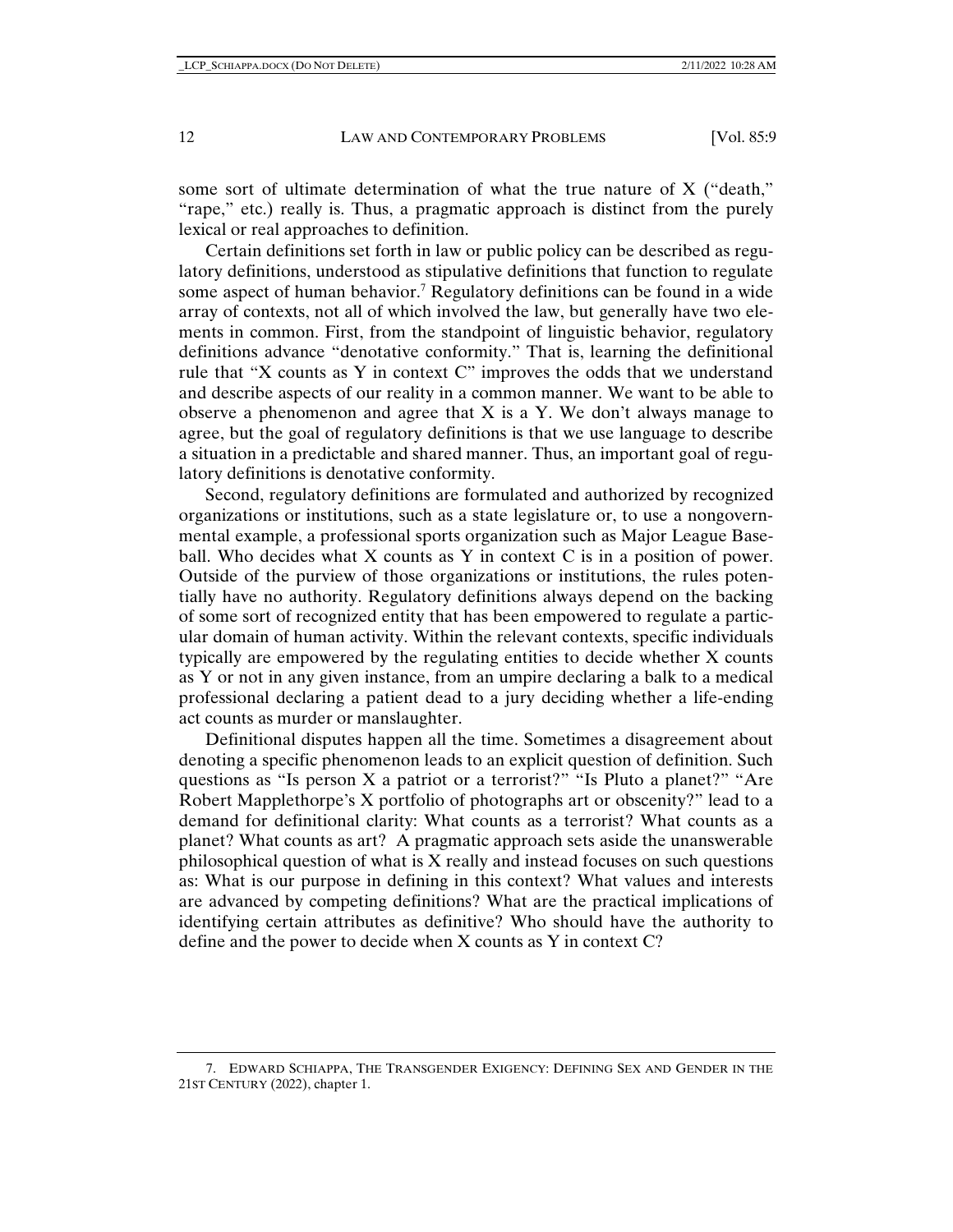## III

# WHAT HAS SEX GOT TO DO WITH IT?

As we enter the third decade of the 21st century, how we define sex--male and female, women and men--is entering a stage one can describe as a definitional rupture. In the 1970s in the United States, second wave feminists launched an important critique of the constraints imposed on women by dominant cultural norms. A key step in feminist theory was to draw a distinction between sex as a biological category and gender as a social category. The traditional belief that men and women have essentially different natures, rooted in biology, has dominated thinking about sex roles throughout much of human history. Thus, drawing a distinction between biological sex and psychological gender was an important step for feminists challenging the legacy of biological essentialism that has been used to justify discrimination against women.<sup>8</sup> The word gender "was rapidly popularized in feminist political discourse as a tool to intervene in arguments against biology."9 It did not take long for it to become standard in college textbooks in the humanities and social sciences to distinguish between sex as biological and gender as cultural/psychological.

For example, the glossary of a popular introductory textbook in sociology in 1981 noted: "Sex (male and female): Refers to the division of the human species into the biological categories of male and female" and "Gender: Refers to social conceptions about what personality trait and behavior are appropriate for members of each sex."<sup>10</sup> A textbook in psychology noted that "Femininity and masculinity are socially defined terms that are added to the biologically determined sex class of the individual. Gender defines the social and cultural meanings brought to each anatomical sex class; that is, children learn how to 'pass as' and 'act as' members of their assigned sexual categories."11

The distinction between biological sex and cultural/psychological gender continues to be influential. In a representative book on gender and sport, one finds "sex 'refers to a person's biological status' and can be identified by 'sex chromosomes, gonads, internal reproductive organs, and external genitalia' while gender refers to 'the attitudes, feelings, and behaviors that a given culture associates with a person's biological sex'."12 The result of this dichotomy—sex as biological, gender as cultural/psychological—can be described as related but independent sets of definitional rules. For sex, the definitional rule would be along the lines of Person X counts as M/F based on biology. For gender: Person

 <sup>8.</sup> SANDRA LIPSITZ BEM, THE LENSES OF GENDER (1993); ANNE FAUSTO-STERLING, THE MYTHS OF GENDER: BIOLOGICAL THEORIES ABOUT WOMEN AND MEN (1985).

 <sup>9.</sup> Anne Fausto-Sterling, *On the Critiques of the Concept of Sex*, 27 DIFFERENCES 189, 197 (2016).

 <sup>10.</sup> IAN ROBERTSON, SOCIOLOGY, 2nd ed. (1981), 629–33.

 <sup>11.</sup> ALFRED R. LINDESMITH, ANSELM L. STRAUSS, & NORMAN K. DENZIN, SOCIAL PSYCHOLOGY 16 (8th ed., 1999).

 <sup>12.</sup> Leslee A. Fisher, Susannah K. Knust, Alicia J. Johnson, *Theories of Gender and Sport*, in GENDER RELATIONS IN SPORTS (2013), 21, quoting the American Psychological Association.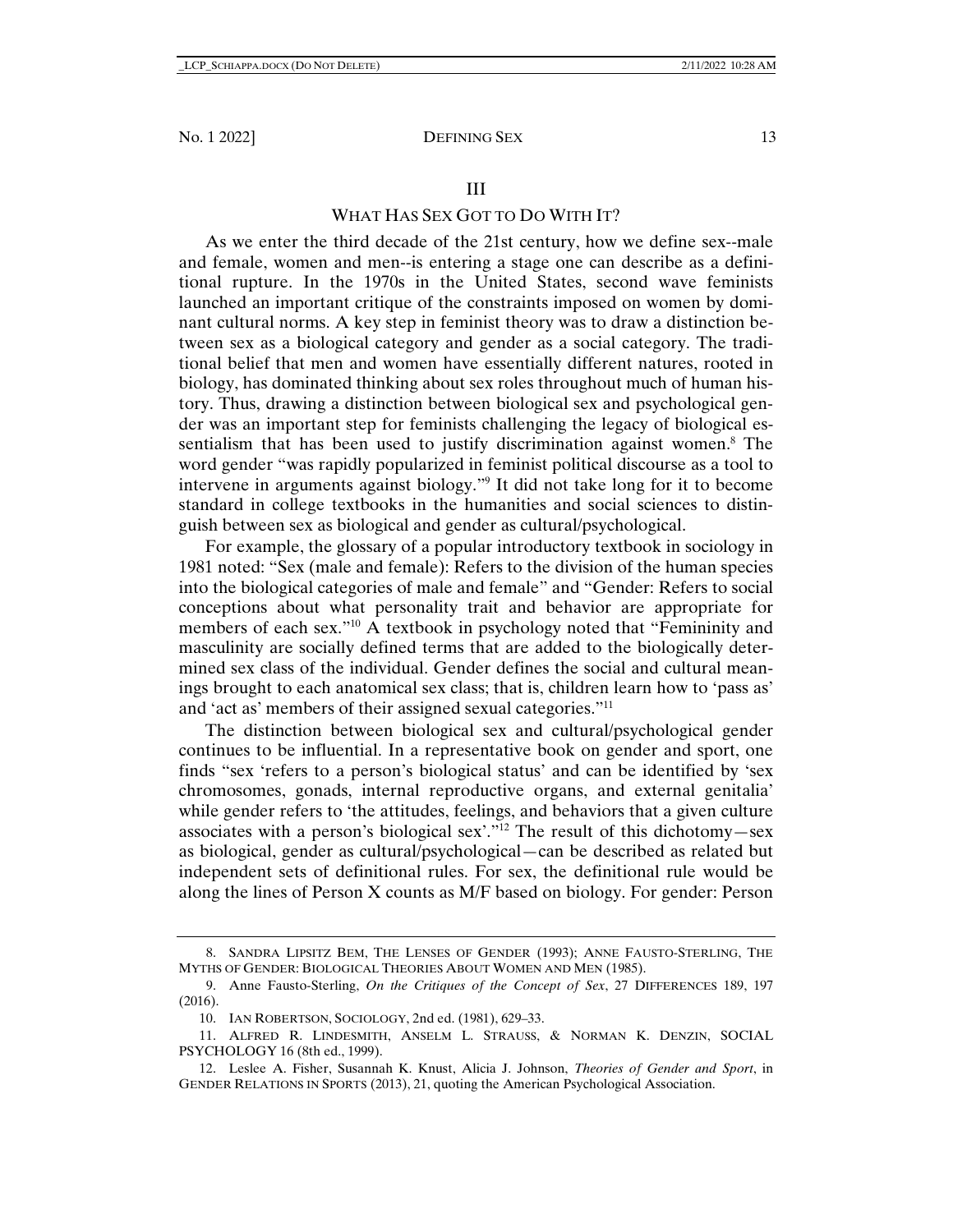X counts as masculine/feminine/androgynous/gender-nonconformist based on cultural norms. When definitions are widely shared and stable, definitional gaps are relatively straightforward to resolve, so we typically do not have difficulty knowing who is male or female, or describing people's perceived gender preferences.

There are two factors contributing to the current definitional rupture—one scientific, one sociopolitical. The first is a growing awareness that a nontrivial number of humans defy the traditional biological ways of defining male and female. It is not uncommon to view the number and type of sex-related genes and chromosomes as determining our sex (XX for women, XY for men), and we assume our genes determine external genitalia, internal reproductive anatomy (such as the uterus in females), sex hormone levels produced by the body (such as testosterone level), and the type of gonads (ovaries or testicles). But the situation is more complicated than that. The  $SRY$  (sex determining region Y) gene is found on the Y chromosome. The protein produced by this gene initiates processes that cause a fetus to grow male gonads and stop the development of female reproductive body parts (uterus and fallopian tubes). However, it is possible for a SRY gene to end up on an X chromosome and thus for someone with XX chromosomes to grow male characteristics including testes. This is called "46,XX testicular disorder" and occurs in .005% of births  $(1 \text{ in } 20,000)$ <sup>13</sup> Alternatively, it is possible for a person with XY chromosomes to develop typical female external genitalia, a condition known as the Swyer Syndrome, which is estimated to occur in 1 in 80,000 births. Furthermore, as many as .005% of XY males (2 to 5 per 100,000) experience androgen insensitivity, where their bodies do not respond to certain male sex hormones, known as androgens, and have mostly female external sex characteristics or "signs of both males and female sexual development."14 Other sorts of genetic variations are possible as well. In short, even if we define male and female strictly according to the science of genetics, not every human neatly falls into one or the other category.

Just how many people are born with such Differences in Sexual Development (DSD) is a matter of some controversy. Because there is no systematic record kept of DSD births, some of the physical traits covered by broader definitions may not be discovered until puberty, attempts are made to conceive a child, or through genetic tests. Nonetheless, scientists have generated estimates based on the available data. Not surprisingly, how many DSD individuals there are depends on how one defines "intersex" or DSD. Using a narrow definition limited to cases where chromosomal sex is inconsistent with phenotypic sex (observable body parts), or in which the phenotype is not classifiable simply as ei-

 <sup>13.</sup> Statistics in this paragraph are drawn from the National Center for Biotechnology Information's resource, Gene Reviews, available at https://www.ncbi.nlm.nih.gov/books/NBK1116/ [https://perma.cc/LHM7-ETWF].

 <sup>14.</sup> U.S. National Library of Medicine, MedlinePlus: Androgen insensitivity syndrome, https://medlineplus.gov/genetics/condition/androgen-insensitivity-syndrome/ [https://perma.cc/3TL5- 86EG].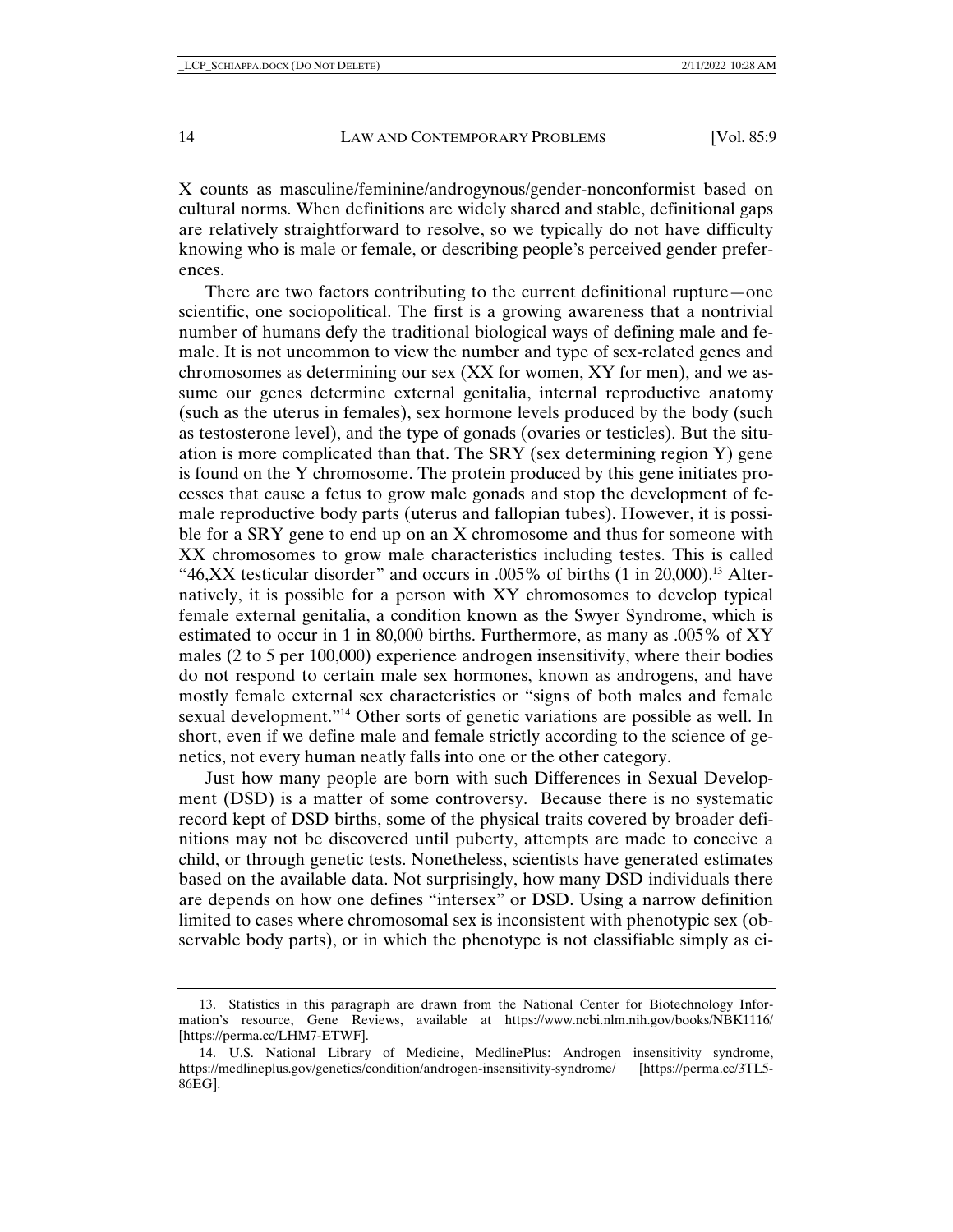#### No. 1 2022] DEFINING SEX 15

ther male or female, one estimate is as low as .018%.15 Using a broader definition of any deviation from the prototypical male/female categories at the chromosomal, genital, gonadal, or hormonal level, biologist Anne Fausto-Sterling estimates the figure could be as high as  $1.7\%$ .<sup>16</sup> More recent estimates of the number of people described as having DSD have a similarly broad range. Medical conditions "in which an individual's anatomical sex seems to be at odds with their chromosomal or gonadal sex" are quite rare—one in 4,500 or .02%, a figure similar to Sax's estimate.17 Some scientists feel that definition is too narrow. Eric Vilain, a clinician and former director of the Center for Gender-Based Biology at the University of California, Los Angeles, for example, points out that the "most inclusive definitions point to the figure of 1 in 100 people having some form of DSD."18

In any event, the point is that defining male and female in strictly biological terms is more complex than it seems at first glance. Developmental biologist Rebecca R. Helm, for example, posted a widely circulated series of tweets in December 2019 stressing how complicated the idea of biological sex can become.19 She notes, for example, that a person can be born with XY chromosomes but if the SRY gene appears on the X chromosome instead of the Y, that person could be physically female, chromosomally male, and genetically female. So which attribute should be considered definitive? In personal correspondence, Helm noted that, "as a developmental biologist, I define male/female as organisms producing sperm/eggs." For the purposes of research as a develop-

 17. Claire Ainsworth, *Sex Redefined: The Idea of 2 Sexes is Overly Simplistic*, SCIENTIFIC AM., (Oct. 22, 2018), https://www.scientificamerican.com/article/sex-redefined-the-idea-of-2-sexes-is-overlysimplistic1 [https://perma.cc/5H8V-4X92].

18. *Id.*

 19. Biologist Explains Biological Sex, Geek X Girls (Jan. 29, 2020), geekxgirls.com /article.php?ID=12697 [https://perma.cc/5PL8-PHS3].

 <sup>15.</sup> Leonard Sax, *How Common is Intersex? A Response to Anne Fausto-Sterling*, 39 J. OF SEX RESEARCH 174 (2002).

 <sup>16.</sup> Anne Fausto-Sterling, *The Five Sexes, Revisited*, THE SCIENCES, July/August, 19. Fausto-Sterling's oft-cited figure of 1.7% is based on a research review conducted with her students and reported in Melanie Blackless, et al., *How Sexually Dimorphic Are We? Review and Synthesis*, 12 AM. J. OF HUMAN BIOLOGY 151 (2000). Carrie L. Hull, *Letter to the Editor* 15 AM. J. OF HUMAN BIOLOGY 112 (2003) accuses Blackless, et al. of a variety of serious errors and suggests a figure of .37%. Sax's figure, supra note 15, of .018% is based on a definition that only "counts" congenital adrenal hyperplasia (CAH) and complete androgen insensitivity syndrome (CAIS) as DSD conditions. Conditions that Sax excludes but Fausto-Sterling includes are Late-Onset Congenital Adrenal Hyperplasia, Vaginal Agenesis, and any sex chromosome combinations other than XX or XY (including but not limited to Klinefelter syndrome 47,XXY, Turner syndrome 45X, XXX, XYY, and other "less frequent arrangements"). Sax's explanation for the exclusion of these categories is that they do not cause ambiguous genitalia or, he believes, "any confusion regarding sexual identity" (supra note 15, at 177). He notes that 88% of those whom Fausto-Sterling classifies as "intersex" (DSD) are those with Late-Onset Congenital Adrenal Hyperplasia or non-classic CAH (LOCAH). Hull makes a similar argument (supra, 113). Sax claims: "From a clinician's perspective, however, LOCAH is not an intersex condition. The genitalia of these babies are normal at birth, and consonant with their chromosomes: XY males have normal male genitalia, and XX females have normal female genitalia" (supra note 15, at 176). *See also* ANNE FAUSTO-STERLING, SEXING THE BODY: GENDER POLITICS AND THE CONSTRUCTION OF SEXUALITY, rev. ed., 324–26 (2020).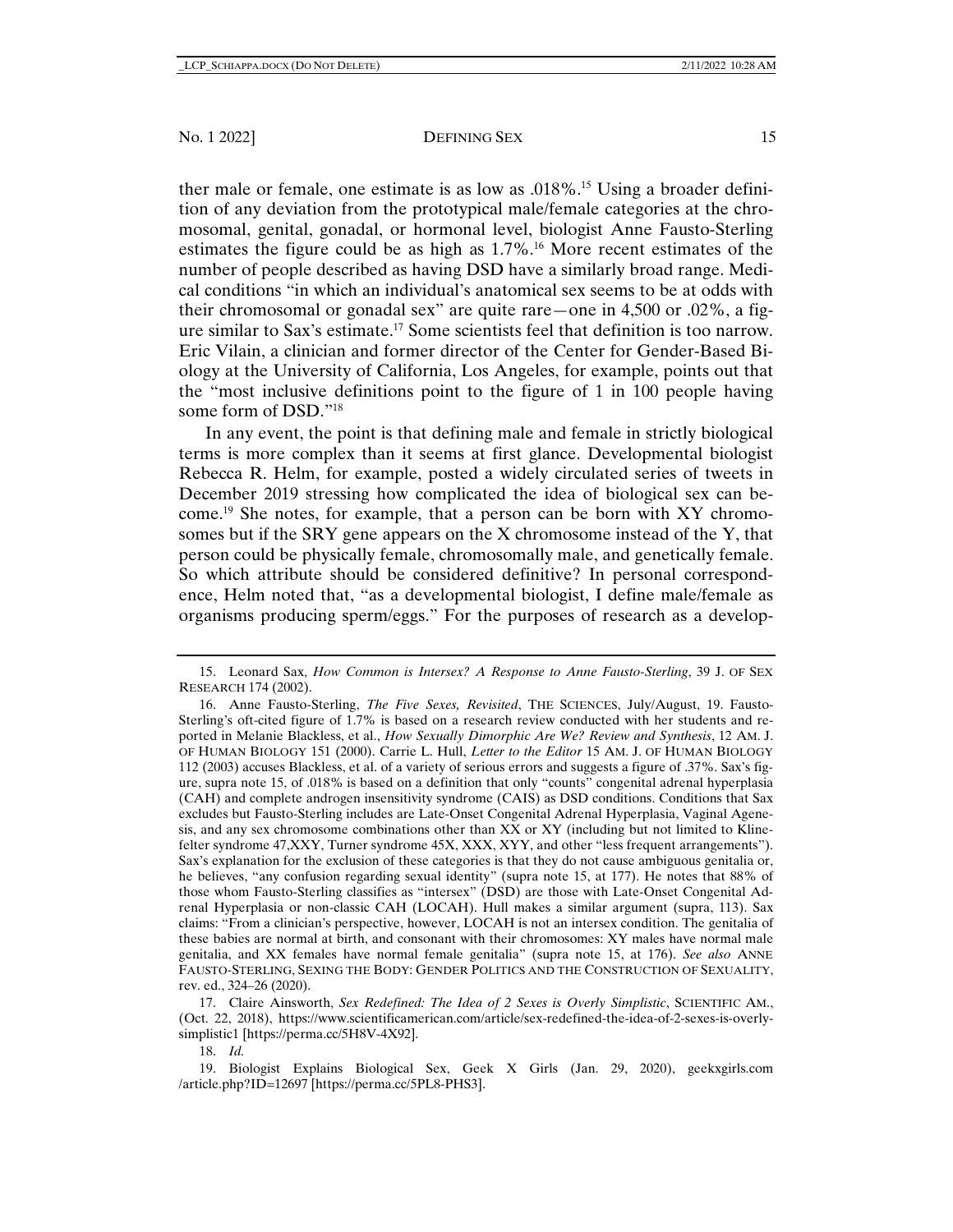mental biologist, production of sperm or eggs (gametes) is "the key feature of biological sex." However, Helm is quick to note that, in other contexts, using gametes as the definitive attribute for biological sex for categorizing humans "would be extremely problematic."<sup>20</sup>

Relatedly, historian and philosopher of science Sarah S. Richardson argues against binary essentialist conceptions of sex and advocates what she describes as "sex contextualism" for the study of sex-related biological variables in basic, preclinical biomedical research. She argues that there are multiple ways to define or "pragmatically operationalize" sex in biomedical research, especially in a laboratory context where the focus might be on hormone levels or chromosomes, for example, or involve "laboratory-tailored materials and technologies."21 Inferences about humans may be based on other species with quite different sex-related processes, such as roundworms known as Caenorhabditis elegans. Difference in hormone levels at different ages of mice indicates the most useful interpretation of the data would posit 4 sex categories, not just two. In short, Richardson's analysis of a series of laboratory studies concludes that the definition/operationalization depends on the specific research context and purpose, so sex should be understood contextually.

Societies have long recognized the fact that some people are born, for example, with both male and female genitalia, and for centuries such individuals would be described as "hermaphrodites." Today, a person whose body varies from the statistical norm for males and females in one or more of the areas described above may be categorized as "intersex" or as having a DSD. Nonetheless, public awareness of DSD has increased to the point that it is increasingly common to see headlines such as "Sex Redefined: The Idea of 2 Sexes is Overly Simplistic" followed with the subtitle "Biologists now think there is a larger spectrum than just binary female and male."22 While facially valid in light of research on people with DSD, there are some who infer from such headlines that the ideas of male and female are biological stereotypes. An equally valid headline could read: "The Idea of 2 Biological Sexes is Accurate for 98%+ of the population." That is, because the vast majority of humans have an anatomy, hormones, cells, and chromosomes that are consistently male or female, most of the time and in most contexts, people use the words "female" and "male" accurately (with a high degree of denotative conformity) without confusion or fear of contradiction. Once we add the idea of gender identity, of course, matters become more complicated.

Indeed, the second factor contributing to the definitional rupture is the rise of what I describe as the transgender exigency.23 Despite the fact that transgender history is far from new, the visibility and salience of transgender is-

 <sup>20.</sup> Personal Correspondence with the author, Mar. 4, 2020.

 <sup>21.</sup> Sarah S. Richardson, *Sex Contextualism*, PHILOSOPHY, THEORY, & PRACTICE IN BIOLOGY (forthcoming). Available at https://j.mp/366WuwN [https://perma.cc/DEJ6-QVC2].

 <sup>22.</sup> Ainsworth, s*upra* note 17.

 <sup>23.</sup> Schiappa, *supra* note 7.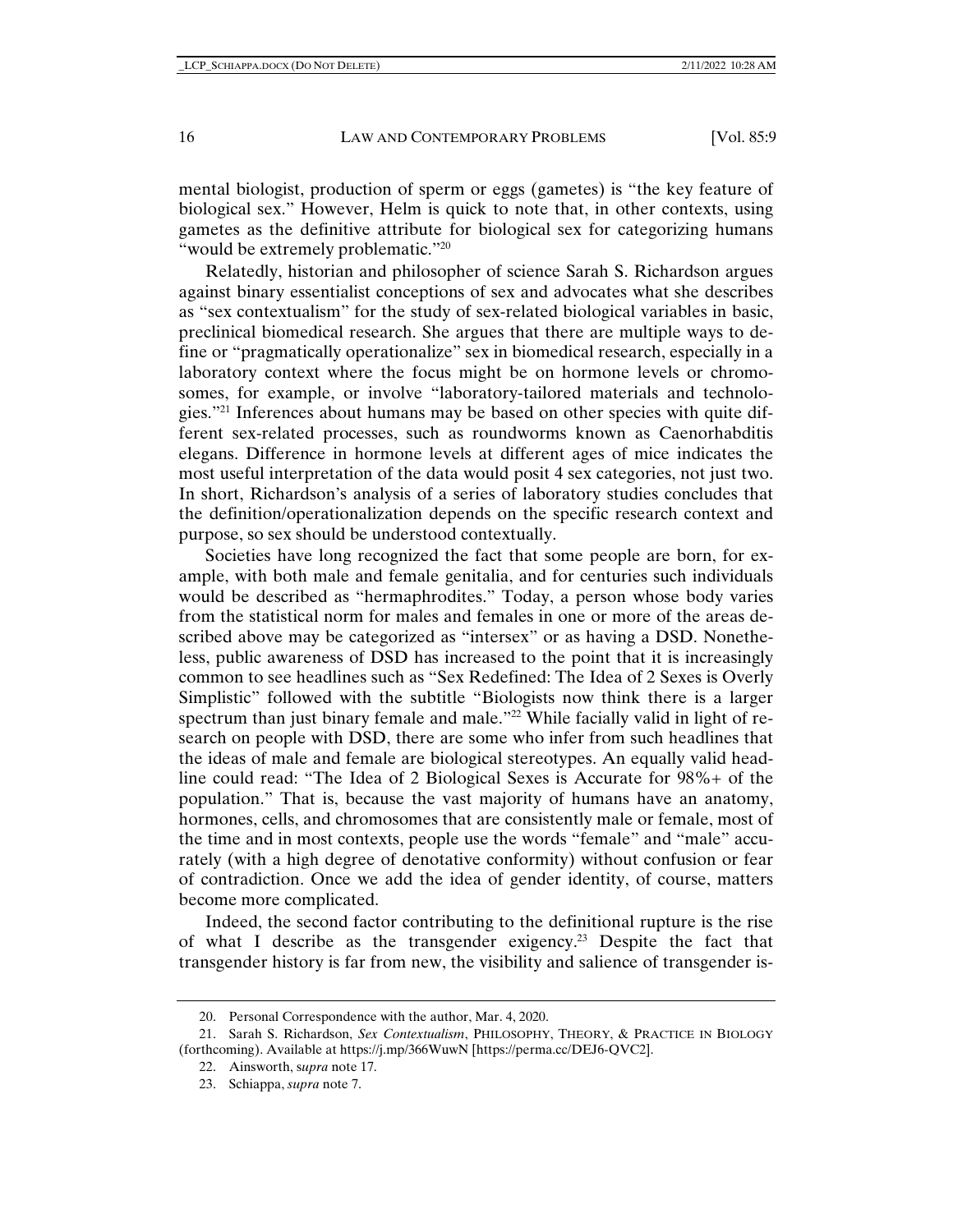sues has increased dramatically in the 21st Century.<sup>24</sup> The resulting exigency has amplified the rupture over how sex and gender are defined. On one end of the spectrum, those who can be described as biological determinists argue that biological sex determines one's gender and thus both are evident at birth or earlier, and that one's medical designation should determine a host of legal and societal constraints based on one's recorded sex. On the other end of spectrum, those who might be called autonomous nominalists or advocates of "selfidentification" or "first-person authority" contend that sex/gender identity is independent of biology and is a purely personal decision and, as such, should be respected and never regulated or discriminated against. I use the construction sex/gender because, for an increasing number of people, the two ideas are fused: When a transgender woman says "I am a woman" or a transgender man says "I am a man," most of the time such claims entail a desire to be recognized as a man or as a woman in all respects, including (for example) with official ID that carries a designation by sex. In most social settings, a live and let live philosophy suggests that people ought to be able to identify themselves as they wish. But what happens in specific contexts in which sex segregation is practiced? How do we define "sex" in those contexts? To begin to answer these questions, we must return to the concept of regulatory definitions.

# IV

# REGULATORY DEFINITIONS & SEX

As noted earlier, regulatory definitions can be thought of as definitional rules of the form "X counts as Y in context C." The simplest way to describe self-identification as a regulatory definition would be: Anyone who selfidentifies at the moment as a woman/man  $(X)$  counts as a women/man  $(Y)$  in this context (C). Note that there is no temporal requirement of duration stipulated. Some contexts, such as bathrooms in states without so-called bathroom bills, function with an implicit regulatory definition: People perceived as a male /female  $(X)$  count as a man/woman  $(Y)$  in the context of public bathrooms and changing facilities (C). In many non-institutional settings, the only definitional "requirement" is that one passes.

It is harder to "pass" in some contexts than in others. As we move into the third decade of the 21st century, there are contexts that traditionally have been segregated by sex that are now wrestling with how to define women and men in a manner that advances the needs and interests relevant to that context, and as a result additional definitive attributes are implemented beyond selfidentification "at the moment."

Many contexts stipulate what can be described as a durational requirement. Such a requirement can be based on the past or on future intentions. For example, most single-sex schools that accept transgender applicants have a policy

 <sup>24.</sup> JOANNE MEYEROWITZ, HOW SEX CHANGED: A HISTORY OF TRANSSEXUALITY IN THE UNITED STATES (2002); SUSAN STRYKER, TRANSGENDER HISTORY (rev. ed.) 2017.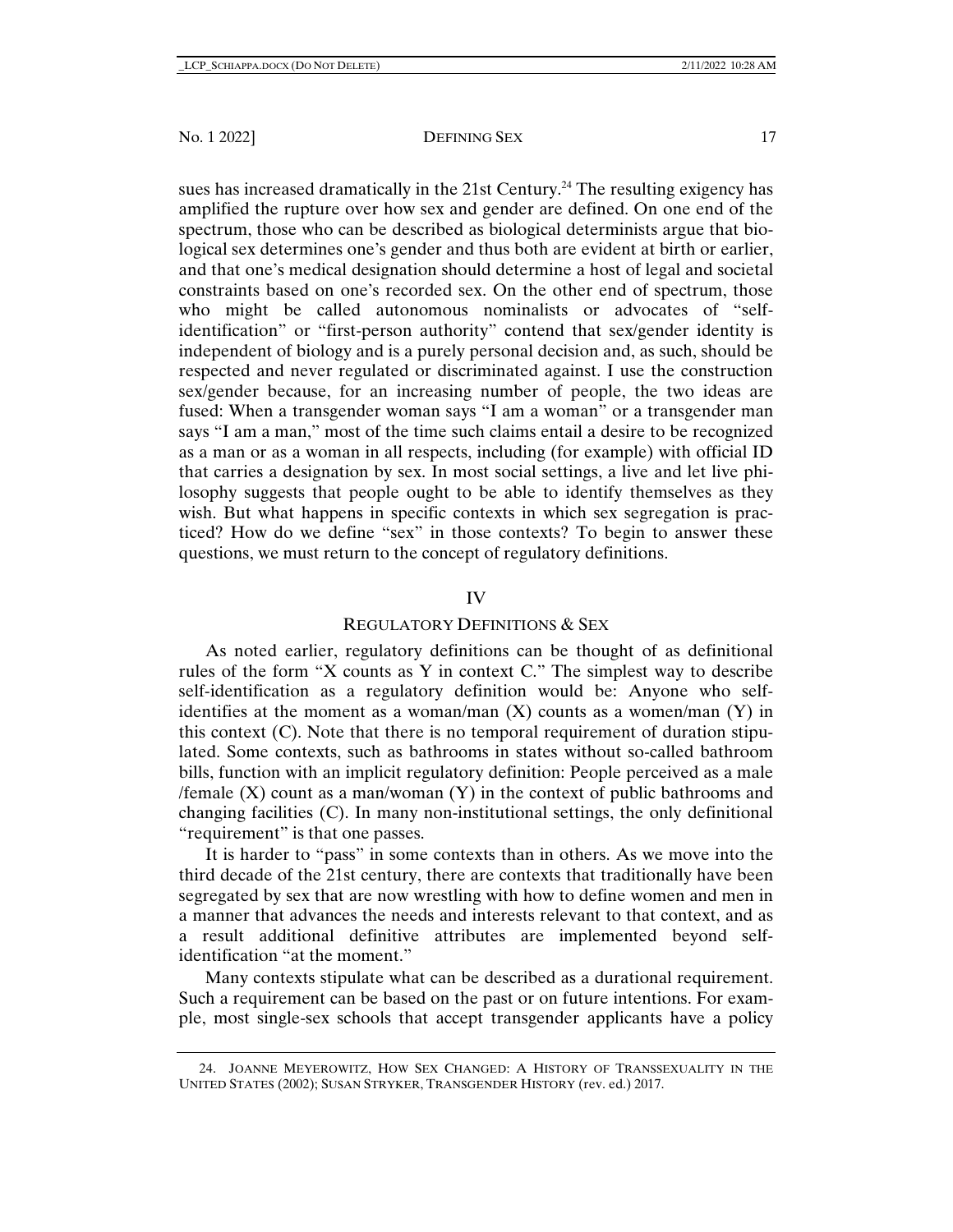that can be formulated as "Anyone who consistently lives and identifies as a man/women  $(X)$  counts as a man/women  $(Y)$  in the context of applying to this institution  $(C)$ ." "Lives as" is somewhat open-ended, but in the context of a single-sex school, one's future intentions are salient, and presumably one must transition socially, including using gender-specific pronouns and names. The core value that seems to inform the changing policies is a commitment to the cause of feminism, which includes an acknowledgement that women have long endured discrimination. Priya Kandaswamy, a faculty member at Mills College who was on the subcommittee that drafted their new transgender policy, is quoted as saying "We strongly identify with our original mission, but we do think that women's colleges were originally founded to make education more accessible for those who were discriminated against based on gender and today that includes transgender."25 In a public letter by Wellesley College's President and Chair of the Board of Trustees announcing the decision to consider any applicant who "lives as a woman and consistently identifies as a woman," it was noted that the origin of Wellesley was an important social-political accomplishment: "The creation of Wellesley College was a revolutionary act, challenging and confounding entrenched views about the roles and capacities of women."26

Single-sex schools have dealt with the question of admitting transgender applicants by setting a relatively low bar for their regulatory definition. It may be useful to consider a context where the bar is set higher; namely, jails and prisons.

## V

# DEFINING SEX: THE CASE OF INCARCERATION

Jails and prisons are an important context that is normally segregated by sex. Historically, transgender people have been housed by their recorded sex at birth, and it has not gone well for them. According to the U.S. Transgender Survey of 2015, 23% of transgender inmates reported experiencing physical assault from prison staff or other prisoners in the previous year, and one in five (20%) were sexually assaulted. Compared with the general U.S. prison population, transgender prisoners are 5 more times likely to be sexually abused by prison staff and 9 times more likely to be sexually assaulted by other inmates.<sup>27</sup> Accordingly, the segregation of prisoners by sex has put transgender prisoners, a group expanding in number and estimated as at least 4,890 individuals to-

 <sup>25.</sup> Quoted in Deana Mitchell, *Mills College takes on the nuances of transgender admits* (Oct. 2, 2014), https://oaklandnorth.net/2014/10/02/mills-college-takes-on-the-nuances-of-transgender-admits/ [https://perma.cc/GF5X-6WHB].

 <sup>26.</sup> Laura Daignault Gates & H. Kim Bottomly, *Reaffirmation of Mission and Announcing Gender Policy* (2014), https://www.wellesley.edu/news/gender-policy/communityletter [https://perma.cc/S2JB-ERNA].

 <sup>27.</sup> SANDY E. JAMES, ET AL., THE REPORT OF THE 2015 U.S. TRANSGENDER SURVEY, 211–12 (2016).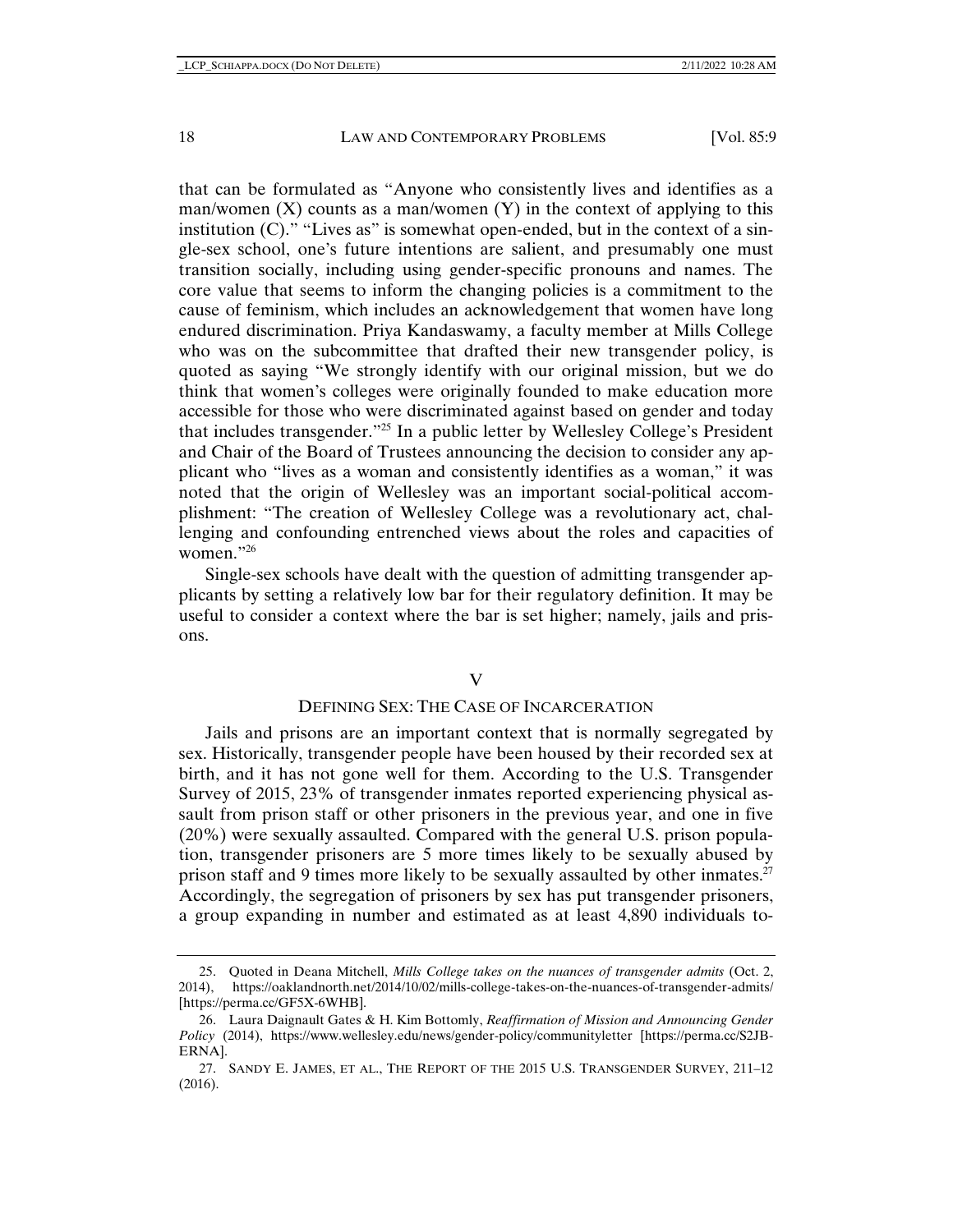$day-1,097$  people self-reported as transgender among 141,500 prisoners  $(0.7\%)$ in Texas alone—in an awkward and often unsafe situation.28 In 2007, a study of California prisons conducted by the University of California, Irvine's Center for Evidence-Based Corrections found that transgender women housed in male prisons were 13 times (59%) more likely to experience sexual offenses than cisgender inmates  $(4.4\%)$ .<sup>29</sup> Data from multiple years compiled by the Bureau of Justice Statistics found that nearly 40% of transgender prisoners experienced sexual abuse in federal and state prisons, as opposed to 4% of the general incarcerated population.30

Jurisdictions vary widely in terms of how they define women and men in carceral settings. On one end of the spectrum, some jurisdictions rely exclusively on inmates' assigned sex at birth. For example, state prisons in Texas house transgender inmates based on their "sex at birth."31 Thus: A prisoner whose assigned sex at birth is male/female  $(X)$  counts as a man/woman  $(Y)$  in the context of the state prison (C).

Some jurisdictions make it possible for a transgender person to "count" as the sex opposite of their assigned sex at birth, but require additional documentation beyond self-identification. In May, 2018, for example, Connecticut became the first state to enact a policy requiring the state Department of Correction to house prisoners according to their gender identity. The law only applies to those who are "diagnosed with gender dysphoria or had their gender marker legally changed."32 The key definitive attribute informing Connecticut's regulation of housing transgender prisoners is documentation: A prisoner whose legally- or diagnostically-documented gender is male/female (X) counts presumptively as a man/woman (Y) in the context of Connecticut prisons (C).

Massachusetts General Laws Title XVIII, c.127 § 32A amended by the Criminal Justice Reform Act of 2018 stipulates that transgender inmates "with or without a diagnosis of gender dysphoria or any other physical or mental health diagnosis" shall be addressed and if requested, housed in a manner consistent with their gender identity, unless the commissioner certifies that such

 <sup>28.</sup> Kate Sosin, *Transgender women are nearly always incarcerated with men. That's putting many in danger*. NBCNews.com, (Feb. 26, 2020), https://www.nbcnews.com/feature/nbc-out/transgenderwomen-are-nearly-always-incarcerated-men-s-putting-many-n1141681 [https://perma.cc/D8HU-FCUC].

 <sup>29.</sup> Valerie Jenness, Cheryl L. Maxson, Kristy N. Matsuda, & Jennifer Macy Sumner, *Violence in California Correctional Facilities: An Empirical Examination of Sexual Assault* (May 16, 2007), https://ucicorrections.seweb.uci.edu/files/2013/06/PREA\_Presentation\_PREA\_Report\_UCI\_Jenness\_et \_al.pdf [https://perma.cc/8WHS-EBWK].

 <sup>30.</sup> ALLEN J. BECK, SEXUAL VICTIMIZATION IN PRISONS AND JAILS REPORTED BY INMATES, 2011-2012, U.S. Dept. of Justice (Dec. 2014).

 <sup>31.</sup> Lauren McGaughy, *After transgender inmate was raped, beaten, Texas agrees to clarify LGBTQ prisons policies*, DALLAS MORNING NEWS (May 15, 2018), https://www.dallasnews.com/news /2018/03/15/after-transgender-inmate-was-raped-beaten-texas-agrees-to-clarify-lgbt-prisoner-policies/ [https://perma.cc/UVG3-NGSA].

 <sup>32.</sup> John Riley, *Connecticut will now house transgender inmates according to gender identity*, METRO WEEKLY (May 28, 2018), https://www.metroweekly.com/2018/05/connecticut-housetransgender-inmates-according-gender-identity/ [https://perma.cc/T4TR-FWQM].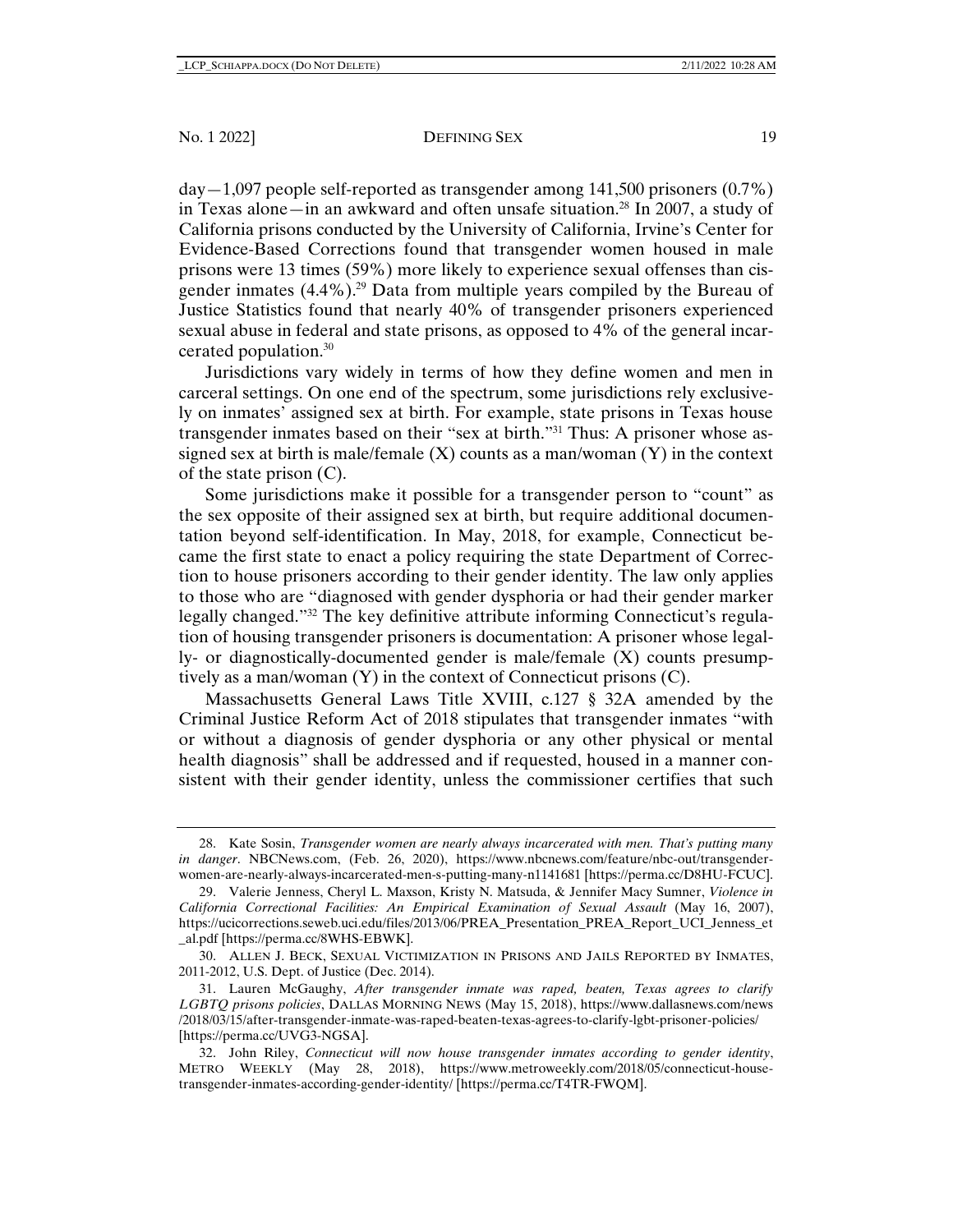placement would not ensure prisoners' safety or would present management or security concerns. Such an approach empowers inmates' own sense of identity as the presumptive criterion for inmate placement decisions. Only when inmates' own preferences pose security risks would the default decision based on identity be challenged. Similarly, California passed legislation, signed into law in September 2020, requiring that transgender inmates "Be housed at a correctional facility designated for men or women based on the individual's preference" in all situations unless there are "management or security concerns".33 In such jurisdictions, the regulatory definition reflected by these policies therefore would be: A prisoner whose self-identified gender identity is male/female (X) counts presumptively as a man/woman (Y) in the context of the relevant jail or prison (C), and that presumption is rebutted only if it can be shown that there are meaningful management or security concerns.

One sign of a definitional rupture is a breakdown of denotative conformity, and that is clearly the situation when it comes to different state regulatory definitions regarding sex segregation in the context of incarceration. The same person "counts" as a man in one jurisdiction but would count as a woman in another.

Justice Louis Brandeis famously said that states may "serve as a laboratory" to "try novel social and economic experiments."<sup>34</sup> As states experiment with different definitional policies with regard to transgender inmates, undoubtedly data will emerge to show the relative strengths and weaknesses of different definitional approaches. For example, there have been allegations that a policy of placement based on self-identification is being abused in one county facility in the state of Washington, and that at least one inmate incarcerated for a sex offense arrived "from a male facility" and raped a female in the women's prison soon after.<sup>35</sup> *The Los Angeles Times* reports that "A transgender woman at a men's prison, who asked not to be identified for fear of retaliation, said that she knows at least five inmates who have applied to transfer under false pretenses and that staffers have asked her to help identify such inmates."36 True or not, such allegations raise fears of cisgender male inmates trying to game the system to get placed in women's facilities.<sup>37</sup>

 <sup>33.</sup> Cal. SB-132, sec. 4 (2020).

 <sup>34.</sup> New State Ice Co. v. Liebmann, 285 U.S. 311 (1932).

 <sup>35.</sup> Dori Monson, *DOC employee reports men are claiming to be women to transfer prisons*, (Mar. 10, 2021), mynorthwest.com/2666243/ [https://perma.cc/3VWH-XBHT].

 <sup>36.</sup> Leila Miller, *California prisons grapple with hundreds of transgender inmates requesting new housing*, L.A. TIMES (Apr. 5, 2021), https://www.latimes.com/california/story/2021-04-05/californiaprisons-consider-gender-identity-housing-requests (last accessed Jan. 8, 2022).

 <sup>37.</sup> *See, e.g*., Abigail Shrier, *Male Inmates in Women's Prisons*, WALL STREET J. (May 31, 2021), https://www.wsj.com/articles/male-inmates-in-womens-prisons-11622474215 (last accessed Jan. 7, 2022).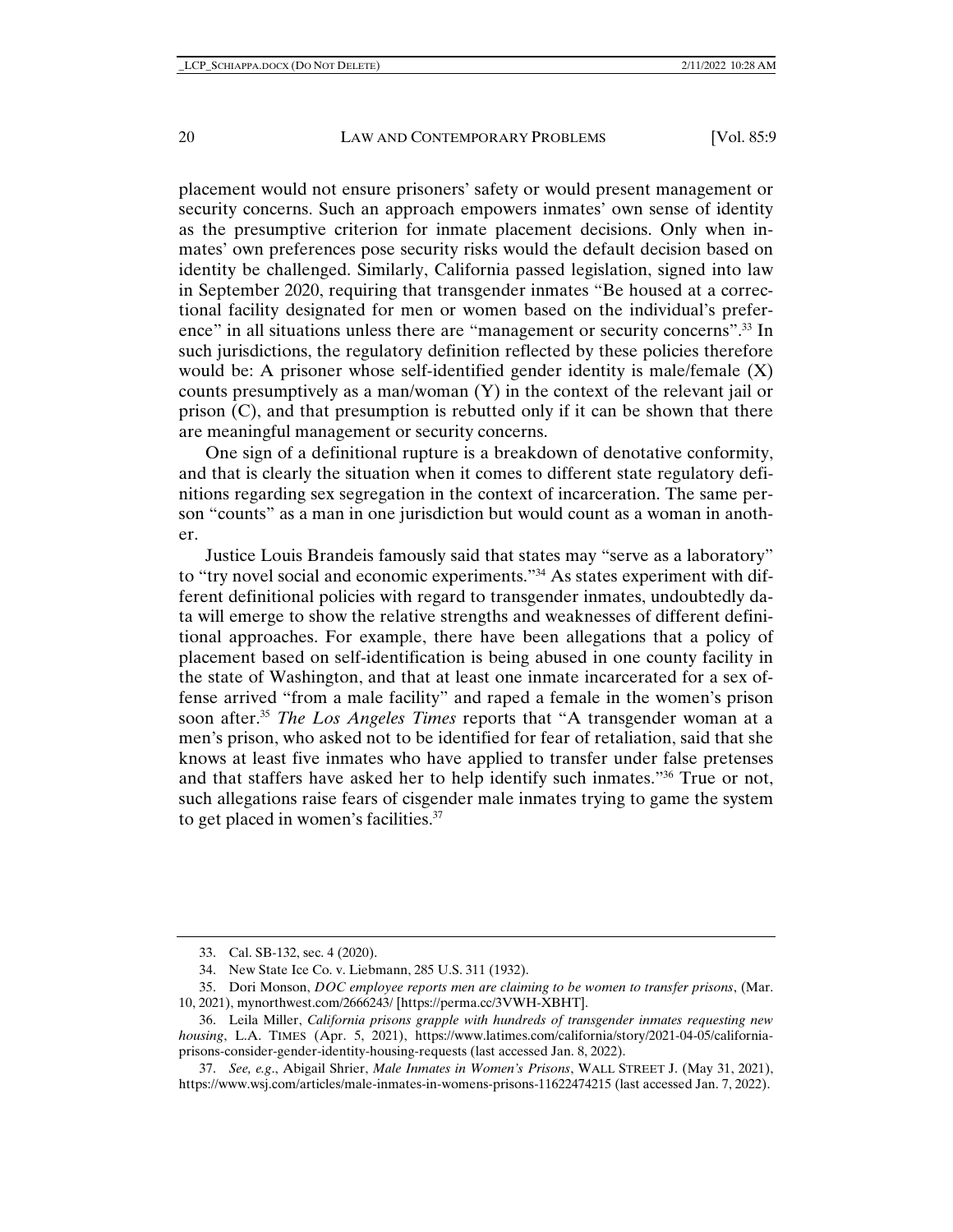# VI

# **CONCLUSION**

Regulatory definitions in contexts in which segregation by sex is desired for various reasons, such as single-sex schools, bathrooms, locker rooms, competitive sports, and women's shelters, constitute a historic break from assuming that a straightforward biological definition provides a one-size-fits-all approach to defining sex. On one hand, a too-narrowly tailored biological definition erases transgender, nonbinary, gender-fluid, and DSD people and perpetuates biological essentialism—a key source of sexist prejudice throughout much of history. On the other hand, pure autonomous nominalism—gender-fluid selfidentification unfettered by time or place—denies the possibility of legitimate concerns in specific sex-segregated contexts.

So how should such regulatory definitions be crafted? To state the obvious: Very carefully. Once we set aside the need for a one-size-fits-all set of definitions, then we are able to look at pragmatic issues such as who should have the power to define, whose interests are being served, and above all the purpose a given definition is serving in a specific context. In an earlier book on definitions, I argued that when we are faced with a definitional rupture the "What is  $X$ ?" question needs to be replaced with questions such as, "How ought we use the word X given our needs and interests?" "What is the purpose of defining X?," and "What should count as X in context C?" I advocated a pragmatic approach that sees definitions as made not found, and treats the definitional process as one involving important ethical questions of values, interests, and power.<sup>38</sup>

Applying such a pragmatic approach to defining sex/gender, one can envision a series of steps of required definitional attributes to "count" as a man or woman according to context-specific regulatory definitions. At the bottom is simply self-identification as a man or a woman: A self-declaration is the sufficient attribute. While self-identification or first-person authority should be presumptive whenever and wherever possible, there are important contexts in which something more than a potentially ephemeral self-identification is justifiable. That is, there are contexts of human interaction that have been segregated by sex for credible reasons, and the reasons should be matched up with appropriate regulatory definitions. Think of a shelter for battered women, a scholarship program to encourage girls to seek a STEM education, medical trials for breast cancer treatment, a cloistered convent, a women-only train car, single-sex schools, locker rooms, competitive sports, and prisons, as examples. What sort of context-specific regulatory definitions would be appropriate? I suggest that the further definitional criteria move away from self-identification the more compelling the justification for segregation by sex needs to be.

Thus the next step would be a durational requirement, such as the requirement by some women's colleges that applicants live and identify as women. Such a durational requirement might be prospective—that is, a young person

 <sup>38.</sup> Schiappa, *supra* note 1.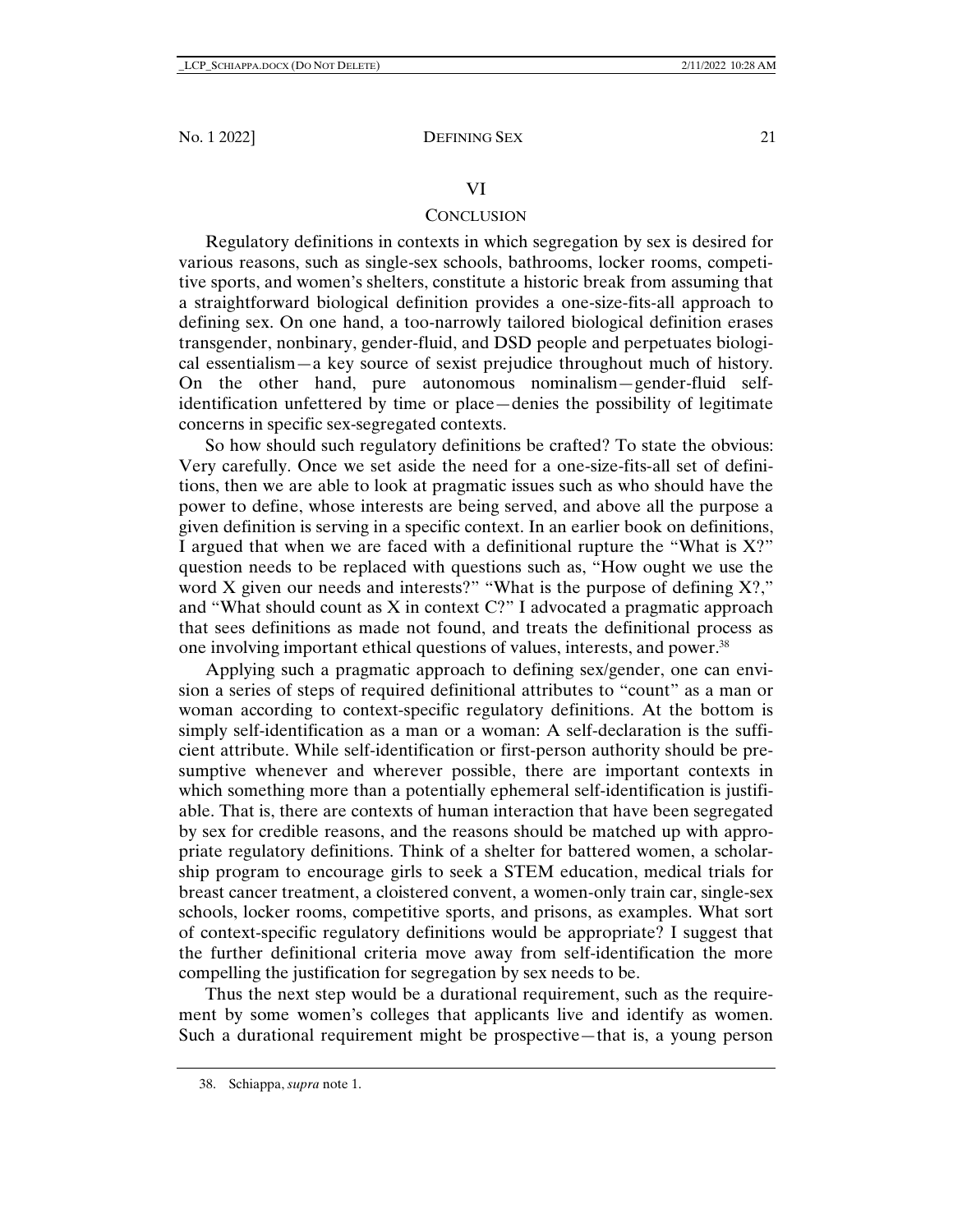starting college intends to live as a woman—or it may be retrospective—that is, a person has lived as a woman or man for a specified length of time. A purely durational requirement generally assumes a minimum of social transitioning, such as a change in pronouns, name, and manner of self-presentation, but such a social transition may or may not be specifically required.



Requiring a documented diagnosis of gender dysphoria or transgender identity would be the next step, since it would require action by a health professional that, unlike purely durational criteria, go beyond the affected person's immediate control. Similarly, the next step involves gender-affirming hormone therapy, which also normally requires the cooperation of health professionals. In this hypothesized graduated series of required definitional attributes, the top step would be gender affirmation surgery, including so-called "top" and "bottom" surgery.

Currently, different regulatory contexts impose different definitional requirements to "count" as female or male. Changing the sex listed on one's birth certificate is regulated by states. Most states require either that one has undergone gender affirmation surgery or have a doctor's letter indicating the person has changed sex/gender without requiring surgery.

In athletic competition, typically segregated by sex, one finds selfidentification as the sole definitional attribute required in some states (such as Connecticut), while to compete in events sanctioned by the NCAA, transgender women athletes must first complete one calendar year of testosterone suppression treatment. The International Olympic Committee has changed their re-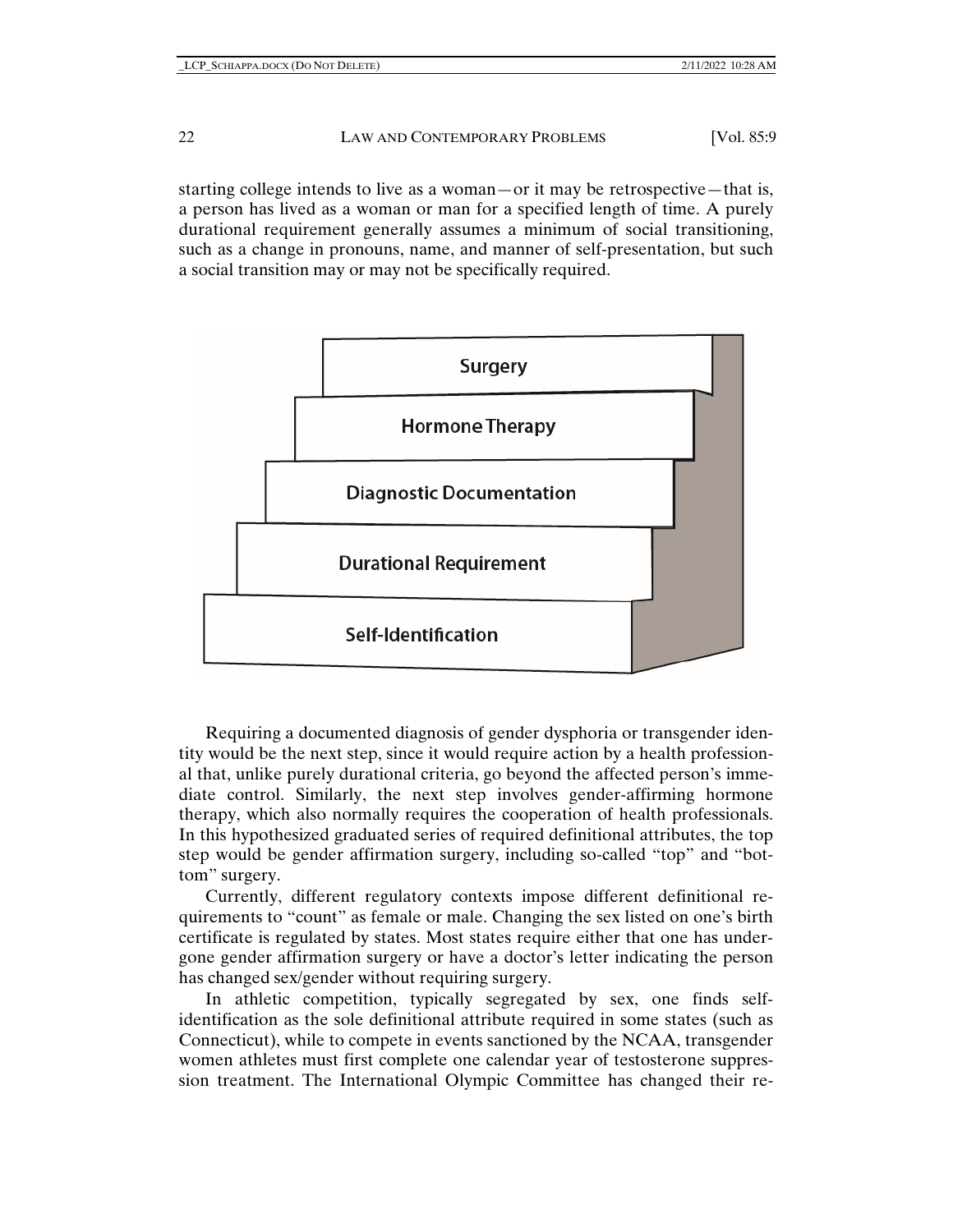#### No. 1 2022] DEFINING SEX 23

quired definitional attributes for transgender athletes over time. The IOC's Executive Board in 2004 included durational, legal, anatomical (surgical) and hormonal definitional criteria. They then revised those criteria in 2015 to focus on duration and hormonal (testosterone) levels.39 Yet another approach that may recommend diluting the hormonal requirement is pending.<sup>40</sup>

One could envision the steps of required definitional attributes as requiring increasingly compelling justification provided by the defining authority as one moves up it, as provided in the graphic.<sup>41</sup> Not unlike the concept of "levels of scrutiny" in U.S. constitutional law, the greater the burden on the individual to comply, the more compelling the justification should be, with the strictest scrutiny reserved for the most onerous requirement—surgery.

The definitional ruptures I have described are likely to continue. Currently the rupture is so great that even within a shared context of human activity (say, housing inmates in carceral settings, or high school athletics), the variety of regulations across different jurisdictions result in the assessment that the same person "counts" as male in one jurisdiction and female in another. Such crossjurisdictional ruptures eventually will be reconciled by the courts, one might reasonably assume, though the practice of having distinct required definitional attributes in different activities is likely to remain.

Some argue for a one-size fits all approach to transgender men and women, claiming that if a person is recognized in one context as a woman or man, then it becomes a "rights issue" that person be so recognized in *all* contexts.42 Such a claim begs the question at hand and ignores the importance of context. There are other concepts that have an ordinary meaning that require specificity in certain contexts. Consider the word "adult." The word has an ordinary meaning, but in practice means something different to a biologist (sexual maturity), with respect to alcohol laws or voting eligibility, and in contexts where a person may be "tried" as an adult.<sup>43</sup> Similarly, while there is controversy over the concept of transracialism, it seems uncontroversial that racial self-identification is unproblematic in some contexts but is an inadequate definitive attribute in the context, for example, of reparations efforts.44 In short, context matters, especially in a conceptual domain as contested as sex/gender, and we need to do the tough work of figuring out how and when different definitional attributes matter and when they do not.

 <sup>39.</sup> *See* Joanna Harper's essay in this issue and Schiappa, *supra* note 1, Chapter 7.

 <sup>40.</sup> *See id.* 

 <sup>41.</sup> The author is grateful to Andrew Whitacre for his work developing the graphic.

 <sup>42.</sup> *See, e.g.,* Rachel McKinnon's comments in Scott Gleeson and Erik Brady, *These transgender cyclists have Olympian disagreement on how to define fairness*, USA TODAY, Jan. 11, 2018, https://www.usatoday.com/story/sports/olympics/2018/01/11/these-transgender-cyclists-have-olympiandisagreement-how-define-fairness/995434001/ [https://perma.cc/Z8HM-PS8L].

 <sup>43.</sup> *See, e.g.*, Maria Cramer, *When are you really an adult?*, N.Y. TIMES, Jan. 19, 2020, at A17.

 <sup>44.</sup> WILLIAM DARITY & A. KIRSTEN MULLEN, FROM HERE TO EQUALITY: REPARATIONS FOR BLACK AMERICANS IN THE TWENTY-FIRST CENTURY (2020).